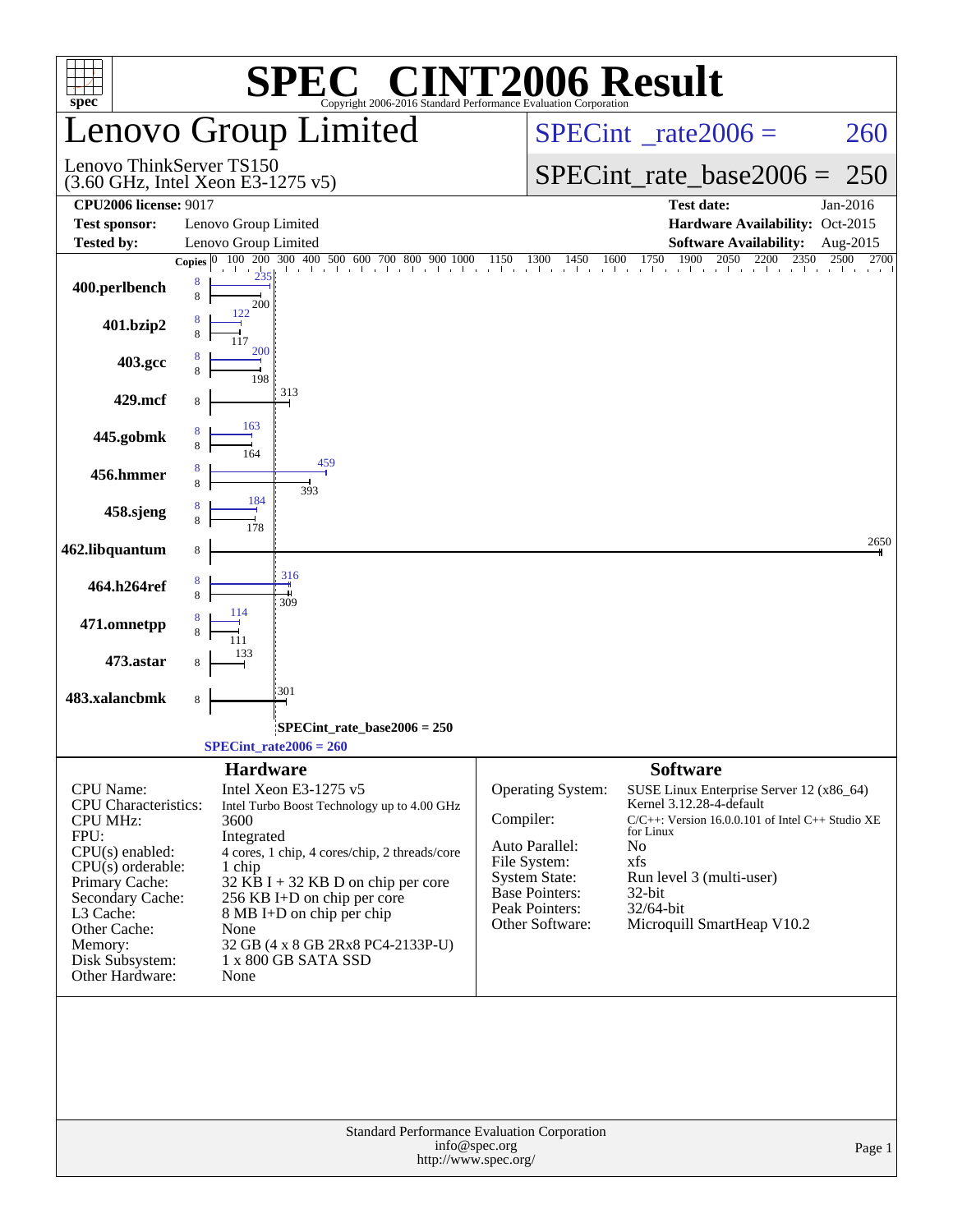

# enovo Group Limited

#### (3.60 GHz, Intel Xeon E3-1275 v5) Lenovo ThinkServer TS150

SPECint rate $2006 = 260$ 

### [SPECint\\_rate\\_base2006 =](http://www.spec.org/auto/cpu2006/Docs/result-fields.html#SPECintratebase2006) 250

**[Test sponsor:](http://www.spec.org/auto/cpu2006/Docs/result-fields.html#Testsponsor)** Lenovo Group Limited **[Hardware Availability:](http://www.spec.org/auto/cpu2006/Docs/result-fields.html#HardwareAvailability)** Oct-2015

**[CPU2006 license:](http://www.spec.org/auto/cpu2006/Docs/result-fields.html#CPU2006license)** 9017 **[Test date:](http://www.spec.org/auto/cpu2006/Docs/result-fields.html#Testdate)** Jan-2016 **[Tested by:](http://www.spec.org/auto/cpu2006/Docs/result-fields.html#Testedby)** Lenovo Group Limited **[Software Availability:](http://www.spec.org/auto/cpu2006/Docs/result-fields.html#SoftwareAvailability)** Aug-2015

### **[Results Table](http://www.spec.org/auto/cpu2006/Docs/result-fields.html#ResultsTable)**

|                    | <b>Base</b>   |                |       |                                                                                                          |       |                |                  | <b>Peak</b>   |                |              |                |              |                |              |
|--------------------|---------------|----------------|-------|----------------------------------------------------------------------------------------------------------|-------|----------------|------------------|---------------|----------------|--------------|----------------|--------------|----------------|--------------|
| <b>Benchmark</b>   | <b>Copies</b> | <b>Seconds</b> | Ratio | <b>Seconds</b>                                                                                           | Ratio | <b>Seconds</b> | Ratio            | <b>Copies</b> | <b>Seconds</b> | <b>Ratio</b> | <b>Seconds</b> | <b>Ratio</b> | <b>Seconds</b> | <b>Ratio</b> |
| 400.perlbench      | 8             | 390            | 200   | 389                                                                                                      | 201   | 394            | 198 <sub>1</sub> | 8             | 333            | 235          | 332            | <u>235</u>   | 332            | 235          |
| 401.bzip2          | 8             | 651            | 119   | 668                                                                                                      | 116   | 660            | <b>117</b>       | 8             | 632            | 122          | 630            | 123          | 640            | 121          |
| $403.\mathrm{gcc}$ | 8             | 322            | 200   | 325                                                                                                      | 198   | 329            | 196 <sup>l</sup> | 8             | 322            | 200          | 322            | 200          | 324            | 199          |
| $429$ .mcf         | 8             | 233            | 313   | 232                                                                                                      | 314   | 234            | 312              | 8             | 233            | 313          | 232            | 314          | 234            | 312          |
| $445$ .gobm $k$    | 8             | 511            | 164   | 512                                                                                                      | 164   | 512            | 164              | 8             | 514            | 163          | 514            | <b>163</b>   | 514            | 163          |
| 456.hmmer          | 8             | 190            | 393   | 190                                                                                                      | 393   | 190            | 392l             | 8             | 163            | 457          | 162            | 461          | 163            | 459          |
| 458 sjeng          | 8             | 544            | 178   | 544                                                                                                      | 178   | 546            | 177              | 8             | 525            | 185          | 525            | 184          | 525            | <u>184</u>   |
| 462.libquantum     | 8             | 62.5           | 2650  | 62.6                                                                                                     | 2650  | 62.4           | 2660l            | 8             | 62.5           | 2650         | 62.6           | 2650         | 62.4           | 2660         |
| 464.h264ref        | 8             | 556            | 318   | 573                                                                                                      | 309   | 577            | 307              | 8             | 561            | 316          | 560            | 316          | 572            | 310          |
| 471.omnetpp        | 8             | 450            | 111   | 450                                                                                                      | 111   | 448            | 112              | 8             | 440            | 114          | 440            | 114          | 440            | <b>114</b>   |
| 473.astar          | 8             | 421            | 133   | 420                                                                                                      | 134   | 421            | 133 <sup>I</sup> | 8             | 421            | 133          | 420            | 134          | 421            | 133          |
| 483.xalancbmk      | 8             | 184            | 301   | 184                                                                                                      | 300   | 183            | 301              | 8             | 184            | 301          | 184            | 300          | 183            | 301          |
|                    |               |                |       | Results appear in the order in which they were run. Bold underlined text indicates a median measurement. |       |                |                  |               |                |              |                |              |                |              |

### **[Submit Notes](http://www.spec.org/auto/cpu2006/Docs/result-fields.html#SubmitNotes)**

 The taskset mechanism was used to bind copies to processors. The config file option 'submit' was used to generate taskset commands to bind each copy to a specific processor. For details, please see the config file.

### **[Operating System Notes](http://www.spec.org/auto/cpu2006/Docs/result-fields.html#OperatingSystemNotes)**

 Stack size set to unlimited using "ulimit -s unlimited" Transparent Huge Pages enabled with: echo always > /sys/kernel/mm/transparent\_hugepage/enabled Filesystem page cache cleared with: echo 1 > /proc/sys/vm/drop\_caches

### **[Platform Notes](http://www.spec.org/auto/cpu2006/Docs/result-fields.html#PlatformNotes)**

BIOS Configuration: EIST Support set to Enabled Intel (R) Hyper-Threading set to Enabled C1E Support set to Enabled C State Support set to Enabled Turbo Mode set to Enable Sysinfo program /home/cpu2006-1.2-ic16.0/config/sysinfo.rev6914 \$Rev: 6914 \$ \$Date:: 2014-06-25 #\$ e3fbb8667b5a285932ceab81e28219e1 running on TS150 Fri Jan 22 06:07:03 2016 This section contains SUT (System Under Test) info as seen by

 some common utilities. To remove or add to this section, see: <http://www.spec.org/cpu2006/Docs/config.html#sysinfo> Continued on next page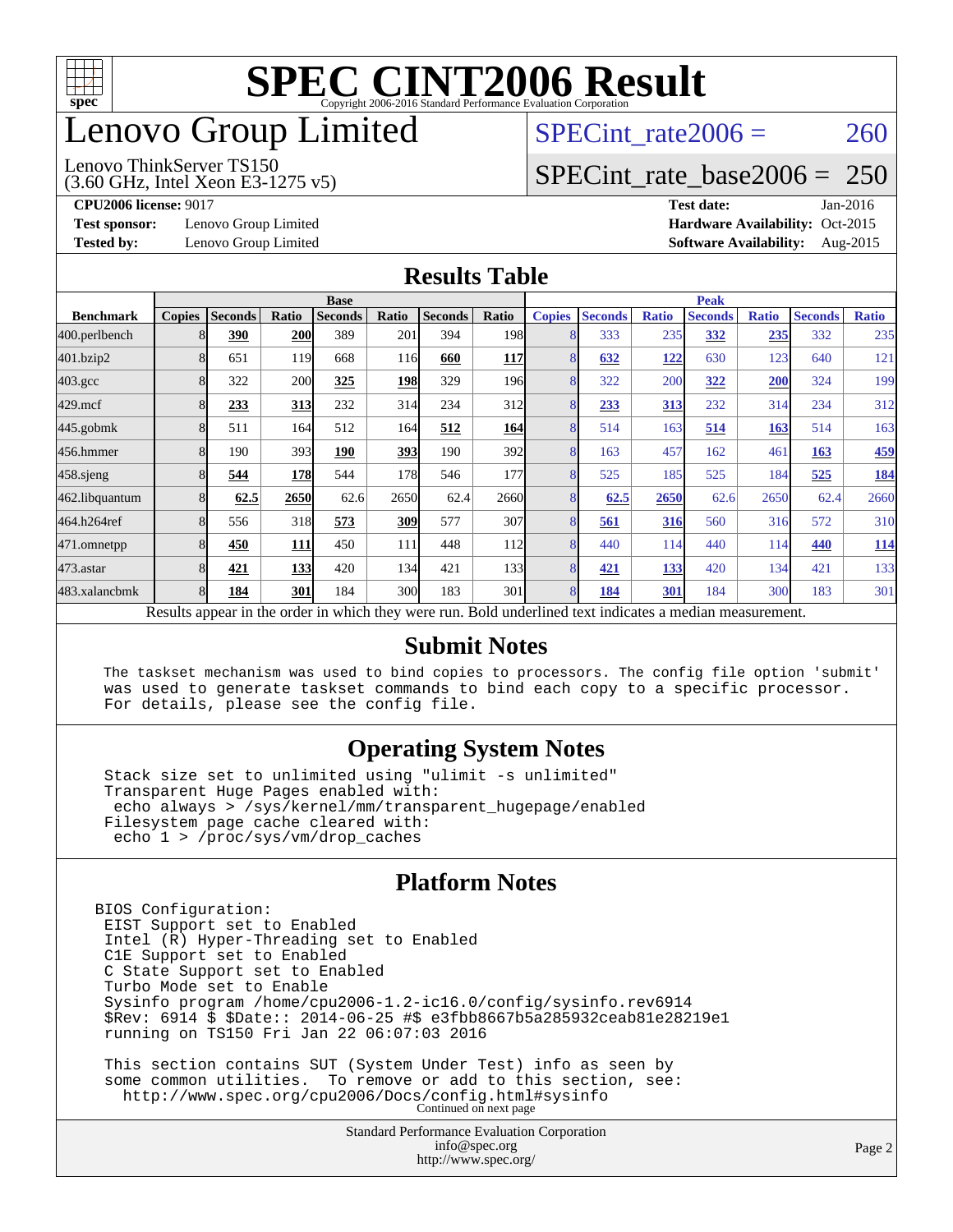

## enovo Group Limited

SPECint rate $2006 = 260$ 

(3.60 GHz, Intel Xeon E3-1275 v5) Lenovo ThinkServer TS150

### [SPECint\\_rate\\_base2006 =](http://www.spec.org/auto/cpu2006/Docs/result-fields.html#SPECintratebase2006) 250

**[Test sponsor:](http://www.spec.org/auto/cpu2006/Docs/result-fields.html#Testsponsor)** Lenovo Group Limited **[Hardware Availability:](http://www.spec.org/auto/cpu2006/Docs/result-fields.html#HardwareAvailability)** Oct-2015 **[Tested by:](http://www.spec.org/auto/cpu2006/Docs/result-fields.html#Testedby)** Lenovo Group Limited **[Software Availability:](http://www.spec.org/auto/cpu2006/Docs/result-fields.html#SoftwareAvailability)** Aug-2015

**[CPU2006 license:](http://www.spec.org/auto/cpu2006/Docs/result-fields.html#CPU2006license)** 9017 **[Test date:](http://www.spec.org/auto/cpu2006/Docs/result-fields.html#Testdate)** Jan-2016

### **[Platform Notes \(Continued\)](http://www.spec.org/auto/cpu2006/Docs/result-fields.html#PlatformNotes)**

Standard Performance Evaluation Corporation [info@spec.org](mailto:info@spec.org) <http://www.spec.org/> From /proc/cpuinfo model name : Intel(R) Xeon(R) CPU E3-1275 v5 @ 3.60GHz 1 "physical id"s (chips) 8 "processors" cores, siblings (Caution: counting these is hw and system dependent. The following excerpts from /proc/cpuinfo might not be reliable. Use with caution.) cpu cores : 4 siblings : 8 physical 0: cores 0 1 2 3 cache size : 8192 KB From /proc/meminfo MemTotal: 32932764 kB HugePages\_Total: 0<br>Hugepagesize: 2048 kB Hugepagesize: From /etc/\*release\* /etc/\*version\* SuSE-release: SUSE Linux Enterprise Server 12 (x86\_64) VERSION = 12 PATCHLEVEL = 0 # This file is deprecated and will be removed in a future service pack or release. # Please check /etc/os-release for details about this release. os-release: NAME="SLES" VERSION="12" VERSION\_ID="12" PRETTY\_NAME="SUSE Linux Enterprise Server 12" ID="sles" ANSI\_COLOR="0;32" CPE\_NAME="cpe:/o:suse:sles:12" uname -a: Linux TS150 3.12.28-4-default #1 SMP Thu Sep 25 17:02:34 UTC 2014 (9879bd4) x86\_64 x86\_64 x86\_64 GNU/Linux run-level 3 Jan 22 06:06 SPEC is set to: /home/cpu2006-1.2-ic16.0 Filesystem Type Size Used Avail Use% Mounted on<br>
/dev/sda3 xfs 693G 27G 667G 4% /home 27G 667G Additional information from dmidecode: Warning: Use caution when you interpret this section. The 'dmidecode' program reads system data which is "intended to allow hardware to be accurately determined", but the intent may not be met, as there are frequent changes to hardware, firmware, and the "DMTF SMBIOS" standard. BIOS LENOVO FWKT32A  $12/25/2015$ <br>Continued on next page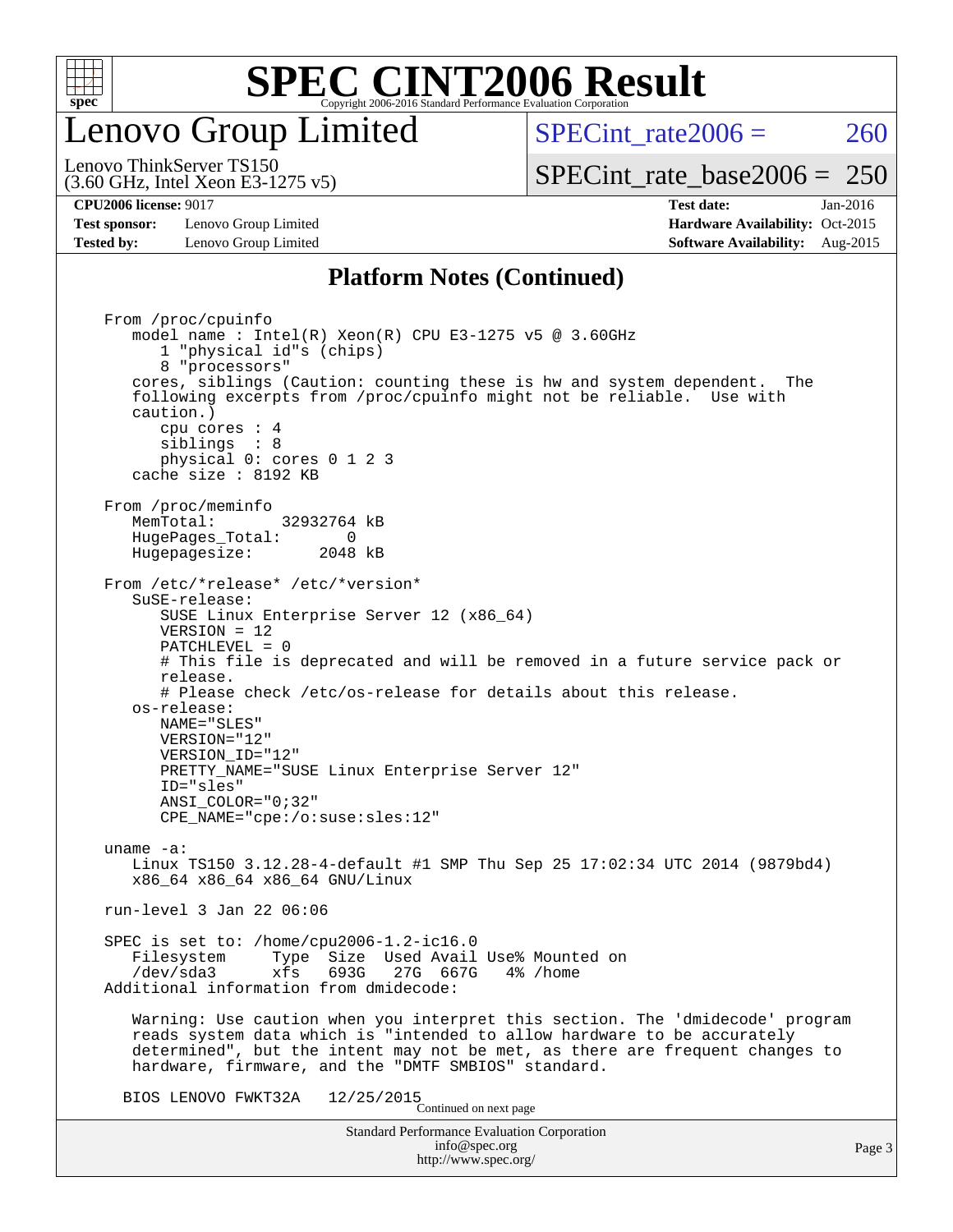

## enovo Group Limited

SPECint rate $2006 = 260$ 

(3.60 GHz, Intel Xeon E3-1275 v5) Lenovo ThinkServer TS150

[SPECint\\_rate\\_base2006 =](http://www.spec.org/auto/cpu2006/Docs/result-fields.html#SPECintratebase2006) 250

**[Test sponsor:](http://www.spec.org/auto/cpu2006/Docs/result-fields.html#Testsponsor)** Lenovo Group Limited **[Hardware Availability:](http://www.spec.org/auto/cpu2006/Docs/result-fields.html#HardwareAvailability)** Oct-2015

**[CPU2006 license:](http://www.spec.org/auto/cpu2006/Docs/result-fields.html#CPU2006license)** 9017 **[Test date:](http://www.spec.org/auto/cpu2006/Docs/result-fields.html#Testdate)** Jan-2016 **[Tested by:](http://www.spec.org/auto/cpu2006/Docs/result-fields.html#Testedby)** Lenovo Group Limited **[Software Availability:](http://www.spec.org/auto/cpu2006/Docs/result-fields.html#SoftwareAvailability)** Aug-2015

### **[Platform Notes \(Continued\)](http://www.spec.org/auto/cpu2006/Docs/result-fields.html#PlatformNotes)**

Memory:

4x Samsung M378A1G43DB0-CPB 8 GB 2 rank 2133 MHz

(End of data from sysinfo program)

### **[General Notes](http://www.spec.org/auto/cpu2006/Docs/result-fields.html#GeneralNotes)**

Environment variables set by runspec before the start of the run: LD\_LIBRARY\_PATH = "/home/cpu2006-1.2-ic16.0/libs/32:/home/cpu2006-1.2-ic16.0/libs/64:/home/cpu2006-1.2-ic16.0/sh"

 Binaries compiled on a system with 1x Intel Core i5-4670K CPU + 32GB memory using RedHat EL 7.1 Transparent Huge Pages enabled with: echo always > /sys/kernel/mm/transparent\_hugepage/enabled

### **[Base Compiler Invocation](http://www.spec.org/auto/cpu2006/Docs/result-fields.html#BaseCompilerInvocation)**

[C benchmarks](http://www.spec.org/auto/cpu2006/Docs/result-fields.html#Cbenchmarks):

[icc -m32 -L/opt/intel/compilers\\_and\\_libraries\\_2016/linux/compiler/lib/ia32\\_lin](http://www.spec.org/cpu2006/results/res2016q1/cpu2006-20160125-38849.flags.html#user_CCbase_intel_icc_e10256ba5924b668798078a321b0cb3f)

#### [C++ benchmarks:](http://www.spec.org/auto/cpu2006/Docs/result-fields.html#CXXbenchmarks)

[icpc -m32 -L/opt/intel/compilers\\_and\\_libraries\\_2016/linux/compiler/lib/ia32\\_lin](http://www.spec.org/cpu2006/results/res2016q1/cpu2006-20160125-38849.flags.html#user_CXXbase_intel_icpc_b4f50a394bdb4597aa5879c16bc3f5c5)

### **[Base Portability Flags](http://www.spec.org/auto/cpu2006/Docs/result-fields.html#BasePortabilityFlags)**

 400.perlbench: [-D\\_FILE\\_OFFSET\\_BITS=64](http://www.spec.org/cpu2006/results/res2016q1/cpu2006-20160125-38849.flags.html#user_basePORTABILITY400_perlbench_file_offset_bits_64_438cf9856305ebd76870a2c6dc2689ab) [-DSPEC\\_CPU\\_LINUX\\_IA32](http://www.spec.org/cpu2006/results/res2016q1/cpu2006-20160125-38849.flags.html#b400.perlbench_baseCPORTABILITY_DSPEC_CPU_LINUX_IA32) 401.bzip2: [-D\\_FILE\\_OFFSET\\_BITS=64](http://www.spec.org/cpu2006/results/res2016q1/cpu2006-20160125-38849.flags.html#user_basePORTABILITY401_bzip2_file_offset_bits_64_438cf9856305ebd76870a2c6dc2689ab) 403.gcc: [-D\\_FILE\\_OFFSET\\_BITS=64](http://www.spec.org/cpu2006/results/res2016q1/cpu2006-20160125-38849.flags.html#user_basePORTABILITY403_gcc_file_offset_bits_64_438cf9856305ebd76870a2c6dc2689ab) 429.mcf: [-D\\_FILE\\_OFFSET\\_BITS=64](http://www.spec.org/cpu2006/results/res2016q1/cpu2006-20160125-38849.flags.html#user_basePORTABILITY429_mcf_file_offset_bits_64_438cf9856305ebd76870a2c6dc2689ab) 445.gobmk: [-D\\_FILE\\_OFFSET\\_BITS=64](http://www.spec.org/cpu2006/results/res2016q1/cpu2006-20160125-38849.flags.html#user_basePORTABILITY445_gobmk_file_offset_bits_64_438cf9856305ebd76870a2c6dc2689ab) 456.hmmer: [-D\\_FILE\\_OFFSET\\_BITS=64](http://www.spec.org/cpu2006/results/res2016q1/cpu2006-20160125-38849.flags.html#user_basePORTABILITY456_hmmer_file_offset_bits_64_438cf9856305ebd76870a2c6dc2689ab) 458.sjeng: [-D\\_FILE\\_OFFSET\\_BITS=64](http://www.spec.org/cpu2006/results/res2016q1/cpu2006-20160125-38849.flags.html#user_basePORTABILITY458_sjeng_file_offset_bits_64_438cf9856305ebd76870a2c6dc2689ab) 462.libquantum: [-D\\_FILE\\_OFFSET\\_BITS=64](http://www.spec.org/cpu2006/results/res2016q1/cpu2006-20160125-38849.flags.html#user_basePORTABILITY462_libquantum_file_offset_bits_64_438cf9856305ebd76870a2c6dc2689ab) [-DSPEC\\_CPU\\_LINUX](http://www.spec.org/cpu2006/results/res2016q1/cpu2006-20160125-38849.flags.html#b462.libquantum_baseCPORTABILITY_DSPEC_CPU_LINUX) 464.h264ref: [-D\\_FILE\\_OFFSET\\_BITS=64](http://www.spec.org/cpu2006/results/res2016q1/cpu2006-20160125-38849.flags.html#user_basePORTABILITY464_h264ref_file_offset_bits_64_438cf9856305ebd76870a2c6dc2689ab) 471.omnetpp: [-D\\_FILE\\_OFFSET\\_BITS=64](http://www.spec.org/cpu2006/results/res2016q1/cpu2006-20160125-38849.flags.html#user_basePORTABILITY471_omnetpp_file_offset_bits_64_438cf9856305ebd76870a2c6dc2689ab) 473.astar: [-D\\_FILE\\_OFFSET\\_BITS=64](http://www.spec.org/cpu2006/results/res2016q1/cpu2006-20160125-38849.flags.html#user_basePORTABILITY473_astar_file_offset_bits_64_438cf9856305ebd76870a2c6dc2689ab) 483.xalancbmk: [-D\\_FILE\\_OFFSET\\_BITS=64](http://www.spec.org/cpu2006/results/res2016q1/cpu2006-20160125-38849.flags.html#user_basePORTABILITY483_xalancbmk_file_offset_bits_64_438cf9856305ebd76870a2c6dc2689ab) [-DSPEC\\_CPU\\_LINUX](http://www.spec.org/cpu2006/results/res2016q1/cpu2006-20160125-38849.flags.html#b483.xalancbmk_baseCXXPORTABILITY_DSPEC_CPU_LINUX)

## **[Base Optimization Flags](http://www.spec.org/auto/cpu2006/Docs/result-fields.html#BaseOptimizationFlags)**

[C benchmarks](http://www.spec.org/auto/cpu2006/Docs/result-fields.html#Cbenchmarks):

[-xCORE-AVX2](http://www.spec.org/cpu2006/results/res2016q1/cpu2006-20160125-38849.flags.html#user_CCbase_f-xAVX2_5f5fc0cbe2c9f62c816d3e45806c70d7) [-ipo](http://www.spec.org/cpu2006/results/res2016q1/cpu2006-20160125-38849.flags.html#user_CCbase_f-ipo) [-O3](http://www.spec.org/cpu2006/results/res2016q1/cpu2006-20160125-38849.flags.html#user_CCbase_f-O3) [-no-prec-div](http://www.spec.org/cpu2006/results/res2016q1/cpu2006-20160125-38849.flags.html#user_CCbase_f-no-prec-div) [-opt-prefetch](http://www.spec.org/cpu2006/results/res2016q1/cpu2006-20160125-38849.flags.html#user_CCbase_f-opt-prefetch) [-opt-mem-layout-trans=3](http://www.spec.org/cpu2006/results/res2016q1/cpu2006-20160125-38849.flags.html#user_CCbase_f-opt-mem-layout-trans_a7b82ad4bd7abf52556d4961a2ae94d5)

Continued on next page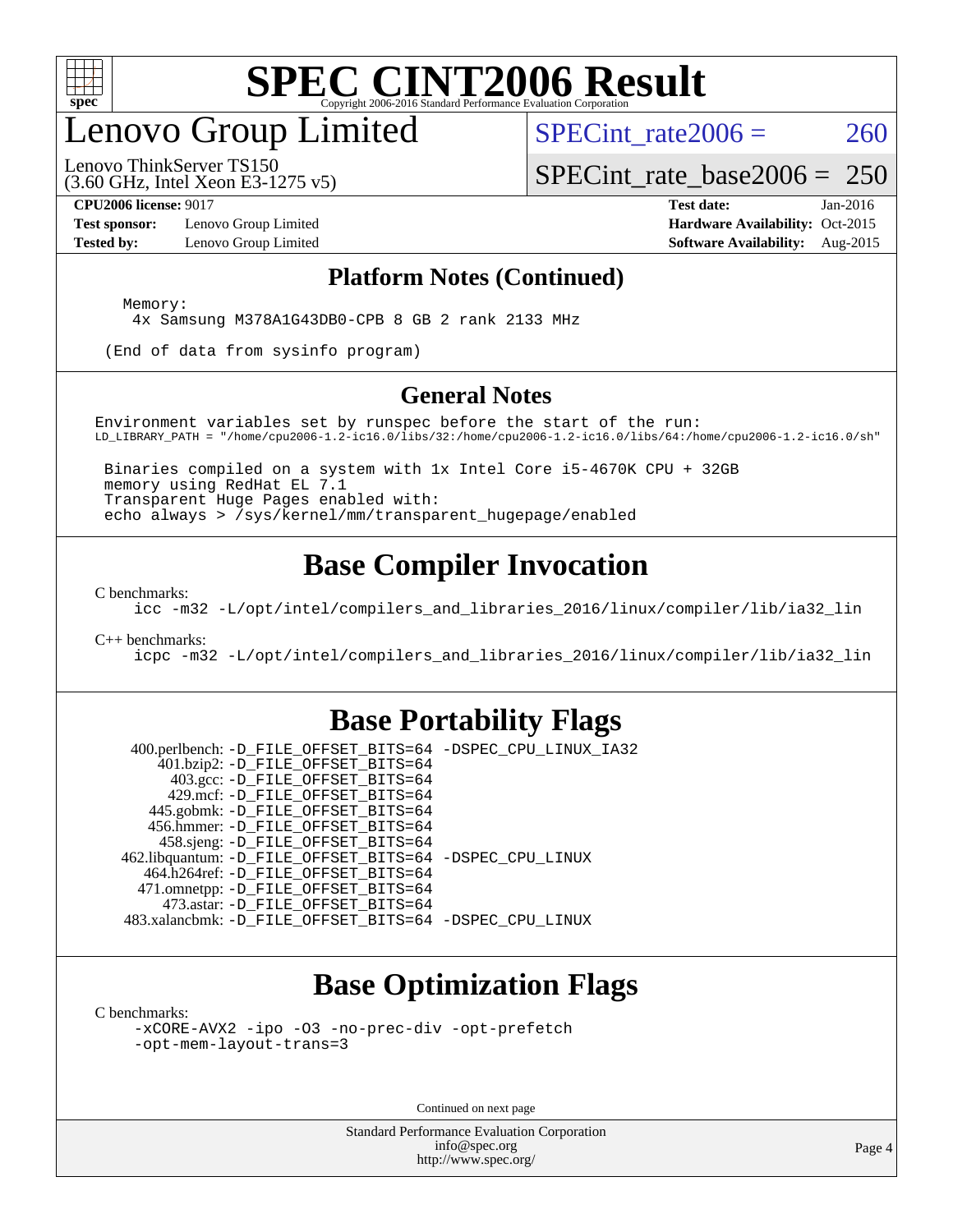

# enovo Group Limited

(3.60 GHz, Intel Xeon E3-1275 v5) Lenovo ThinkServer TS150

SPECint rate $2006 = 260$ 

[SPECint\\_rate\\_base2006 =](http://www.spec.org/auto/cpu2006/Docs/result-fields.html#SPECintratebase2006) 250

**[Test sponsor:](http://www.spec.org/auto/cpu2006/Docs/result-fields.html#Testsponsor)** Lenovo Group Limited **[Hardware Availability:](http://www.spec.org/auto/cpu2006/Docs/result-fields.html#HardwareAvailability)** Oct-2015

**[CPU2006 license:](http://www.spec.org/auto/cpu2006/Docs/result-fields.html#CPU2006license)** 9017 **[Test date:](http://www.spec.org/auto/cpu2006/Docs/result-fields.html#Testdate)** Jan-2016 **[Tested by:](http://www.spec.org/auto/cpu2006/Docs/result-fields.html#Testedby)** Lenovo Group Limited **[Software Availability:](http://www.spec.org/auto/cpu2006/Docs/result-fields.html#SoftwareAvailability)** Aug-2015

## **[Base Optimization Flags \(Continued\)](http://www.spec.org/auto/cpu2006/Docs/result-fields.html#BaseOptimizationFlags)**

[C++ benchmarks:](http://www.spec.org/auto/cpu2006/Docs/result-fields.html#CXXbenchmarks)

[-xCORE-AVX2](http://www.spec.org/cpu2006/results/res2016q1/cpu2006-20160125-38849.flags.html#user_CXXbase_f-xAVX2_5f5fc0cbe2c9f62c816d3e45806c70d7) [-ipo](http://www.spec.org/cpu2006/results/res2016q1/cpu2006-20160125-38849.flags.html#user_CXXbase_f-ipo) [-O3](http://www.spec.org/cpu2006/results/res2016q1/cpu2006-20160125-38849.flags.html#user_CXXbase_f-O3) [-no-prec-div](http://www.spec.org/cpu2006/results/res2016q1/cpu2006-20160125-38849.flags.html#user_CXXbase_f-no-prec-div) [-opt-prefetch](http://www.spec.org/cpu2006/results/res2016q1/cpu2006-20160125-38849.flags.html#user_CXXbase_f-opt-prefetch)

[-opt-mem-layout-trans=3](http://www.spec.org/cpu2006/results/res2016q1/cpu2006-20160125-38849.flags.html#user_CXXbase_f-opt-mem-layout-trans_a7b82ad4bd7abf52556d4961a2ae94d5) [-Wl,-z,muldefs](http://www.spec.org/cpu2006/results/res2016q1/cpu2006-20160125-38849.flags.html#user_CXXbase_link_force_multiple1_74079c344b956b9658436fd1b6dd3a8a) [-L/sh -lsmartheap](http://www.spec.org/cpu2006/results/res2016q1/cpu2006-20160125-38849.flags.html#user_CXXbase_SmartHeap_32f6c82aa1ed9c52345d30cf6e4a0499)

### **[Base Other Flags](http://www.spec.org/auto/cpu2006/Docs/result-fields.html#BaseOtherFlags)**

[C benchmarks](http://www.spec.org/auto/cpu2006/Docs/result-fields.html#Cbenchmarks):

403.gcc: [-Dalloca=\\_alloca](http://www.spec.org/cpu2006/results/res2016q1/cpu2006-20160125-38849.flags.html#b403.gcc_baseEXTRA_CFLAGS_Dalloca_be3056838c12de2578596ca5467af7f3)

## **[Peak Compiler Invocation](http://www.spec.org/auto/cpu2006/Docs/result-fields.html#PeakCompilerInvocation)**

[C benchmarks \(except as noted below\)](http://www.spec.org/auto/cpu2006/Docs/result-fields.html#Cbenchmarksexceptasnotedbelow):

[icc -m32 -L/opt/intel/compilers\\_and\\_libraries\\_2016/linux/compiler/lib/ia32\\_lin](http://www.spec.org/cpu2006/results/res2016q1/cpu2006-20160125-38849.flags.html#user_CCpeak_intel_icc_e10256ba5924b668798078a321b0cb3f)

400.perlbench: [icc -m64](http://www.spec.org/cpu2006/results/res2016q1/cpu2006-20160125-38849.flags.html#user_peakCCLD400_perlbench_intel_icc_64bit_bda6cc9af1fdbb0edc3795bac97ada53)

401.bzip2: [icc -m64](http://www.spec.org/cpu2006/results/res2016q1/cpu2006-20160125-38849.flags.html#user_peakCCLD401_bzip2_intel_icc_64bit_bda6cc9af1fdbb0edc3795bac97ada53)

456.hmmer: [icc -m64](http://www.spec.org/cpu2006/results/res2016q1/cpu2006-20160125-38849.flags.html#user_peakCCLD456_hmmer_intel_icc_64bit_bda6cc9af1fdbb0edc3795bac97ada53)

458.sjeng: [icc -m64](http://www.spec.org/cpu2006/results/res2016q1/cpu2006-20160125-38849.flags.html#user_peakCCLD458_sjeng_intel_icc_64bit_bda6cc9af1fdbb0edc3795bac97ada53)

#### [C++ benchmarks:](http://www.spec.org/auto/cpu2006/Docs/result-fields.html#CXXbenchmarks)

[icpc -m32 -L/opt/intel/compilers\\_and\\_libraries\\_2016/linux/compiler/lib/ia32\\_lin](http://www.spec.org/cpu2006/results/res2016q1/cpu2006-20160125-38849.flags.html#user_CXXpeak_intel_icpc_b4f50a394bdb4597aa5879c16bc3f5c5)

### **[Peak Portability Flags](http://www.spec.org/auto/cpu2006/Docs/result-fields.html#PeakPortabilityFlags)**

 400.perlbench: [-D\\_FILE\\_OFFSET\\_BITS=64](http://www.spec.org/cpu2006/results/res2016q1/cpu2006-20160125-38849.flags.html#user_peakPORTABILITY400_perlbench_file_offset_bits_64_438cf9856305ebd76870a2c6dc2689ab) [-DSPEC\\_CPU\\_LP64](http://www.spec.org/cpu2006/results/res2016q1/cpu2006-20160125-38849.flags.html#b400.perlbench_peakCPORTABILITY_DSPEC_CPU_LP64) [-DSPEC\\_CPU\\_LINUX\\_X64](http://www.spec.org/cpu2006/results/res2016q1/cpu2006-20160125-38849.flags.html#b400.perlbench_peakCPORTABILITY_DSPEC_CPU_LINUX_X64) 401.bzip2: [-D\\_FILE\\_OFFSET\\_BITS=64](http://www.spec.org/cpu2006/results/res2016q1/cpu2006-20160125-38849.flags.html#user_peakPORTABILITY401_bzip2_file_offset_bits_64_438cf9856305ebd76870a2c6dc2689ab) [-DSPEC\\_CPU\\_LP64](http://www.spec.org/cpu2006/results/res2016q1/cpu2006-20160125-38849.flags.html#suite_peakCPORTABILITY401_bzip2_DSPEC_CPU_LP64) 403.gcc: [-D\\_FILE\\_OFFSET\\_BITS=64](http://www.spec.org/cpu2006/results/res2016q1/cpu2006-20160125-38849.flags.html#user_peakPORTABILITY403_gcc_file_offset_bits_64_438cf9856305ebd76870a2c6dc2689ab) 429.mcf: [-D\\_FILE\\_OFFSET\\_BITS=64](http://www.spec.org/cpu2006/results/res2016q1/cpu2006-20160125-38849.flags.html#user_peakPORTABILITY429_mcf_file_offset_bits_64_438cf9856305ebd76870a2c6dc2689ab) 445.gobmk: [-D\\_FILE\\_OFFSET\\_BITS=64](http://www.spec.org/cpu2006/results/res2016q1/cpu2006-20160125-38849.flags.html#user_peakPORTABILITY445_gobmk_file_offset_bits_64_438cf9856305ebd76870a2c6dc2689ab) 456.hmmer: [-D\\_FILE\\_OFFSET\\_BITS=64](http://www.spec.org/cpu2006/results/res2016q1/cpu2006-20160125-38849.flags.html#user_peakPORTABILITY456_hmmer_file_offset_bits_64_438cf9856305ebd76870a2c6dc2689ab) [-DSPEC\\_CPU\\_LP64](http://www.spec.org/cpu2006/results/res2016q1/cpu2006-20160125-38849.flags.html#suite_peakCPORTABILITY456_hmmer_DSPEC_CPU_LP64) 458.sjeng: [-D\\_FILE\\_OFFSET\\_BITS=64](http://www.spec.org/cpu2006/results/res2016q1/cpu2006-20160125-38849.flags.html#user_peakPORTABILITY458_sjeng_file_offset_bits_64_438cf9856305ebd76870a2c6dc2689ab) [-DSPEC\\_CPU\\_LP64](http://www.spec.org/cpu2006/results/res2016q1/cpu2006-20160125-38849.flags.html#suite_peakCPORTABILITY458_sjeng_DSPEC_CPU_LP64) 462.libquantum: [-D\\_FILE\\_OFFSET\\_BITS=64](http://www.spec.org/cpu2006/results/res2016q1/cpu2006-20160125-38849.flags.html#user_peakPORTABILITY462_libquantum_file_offset_bits_64_438cf9856305ebd76870a2c6dc2689ab) [-DSPEC\\_CPU\\_LINUX](http://www.spec.org/cpu2006/results/res2016q1/cpu2006-20160125-38849.flags.html#b462.libquantum_peakCPORTABILITY_DSPEC_CPU_LINUX) 464.h264ref: [-D\\_FILE\\_OFFSET\\_BITS=64](http://www.spec.org/cpu2006/results/res2016q1/cpu2006-20160125-38849.flags.html#user_peakPORTABILITY464_h264ref_file_offset_bits_64_438cf9856305ebd76870a2c6dc2689ab) 471.omnetpp: [-D\\_FILE\\_OFFSET\\_BITS=64](http://www.spec.org/cpu2006/results/res2016q1/cpu2006-20160125-38849.flags.html#user_peakPORTABILITY471_omnetpp_file_offset_bits_64_438cf9856305ebd76870a2c6dc2689ab) 473.astar: [-D\\_FILE\\_OFFSET\\_BITS=64](http://www.spec.org/cpu2006/results/res2016q1/cpu2006-20160125-38849.flags.html#user_peakPORTABILITY473_astar_file_offset_bits_64_438cf9856305ebd76870a2c6dc2689ab) 483.xalancbmk: [-D\\_FILE\\_OFFSET\\_BITS=64](http://www.spec.org/cpu2006/results/res2016q1/cpu2006-20160125-38849.flags.html#user_peakPORTABILITY483_xalancbmk_file_offset_bits_64_438cf9856305ebd76870a2c6dc2689ab) [-DSPEC\\_CPU\\_LINUX](http://www.spec.org/cpu2006/results/res2016q1/cpu2006-20160125-38849.flags.html#b483.xalancbmk_peakCXXPORTABILITY_DSPEC_CPU_LINUX)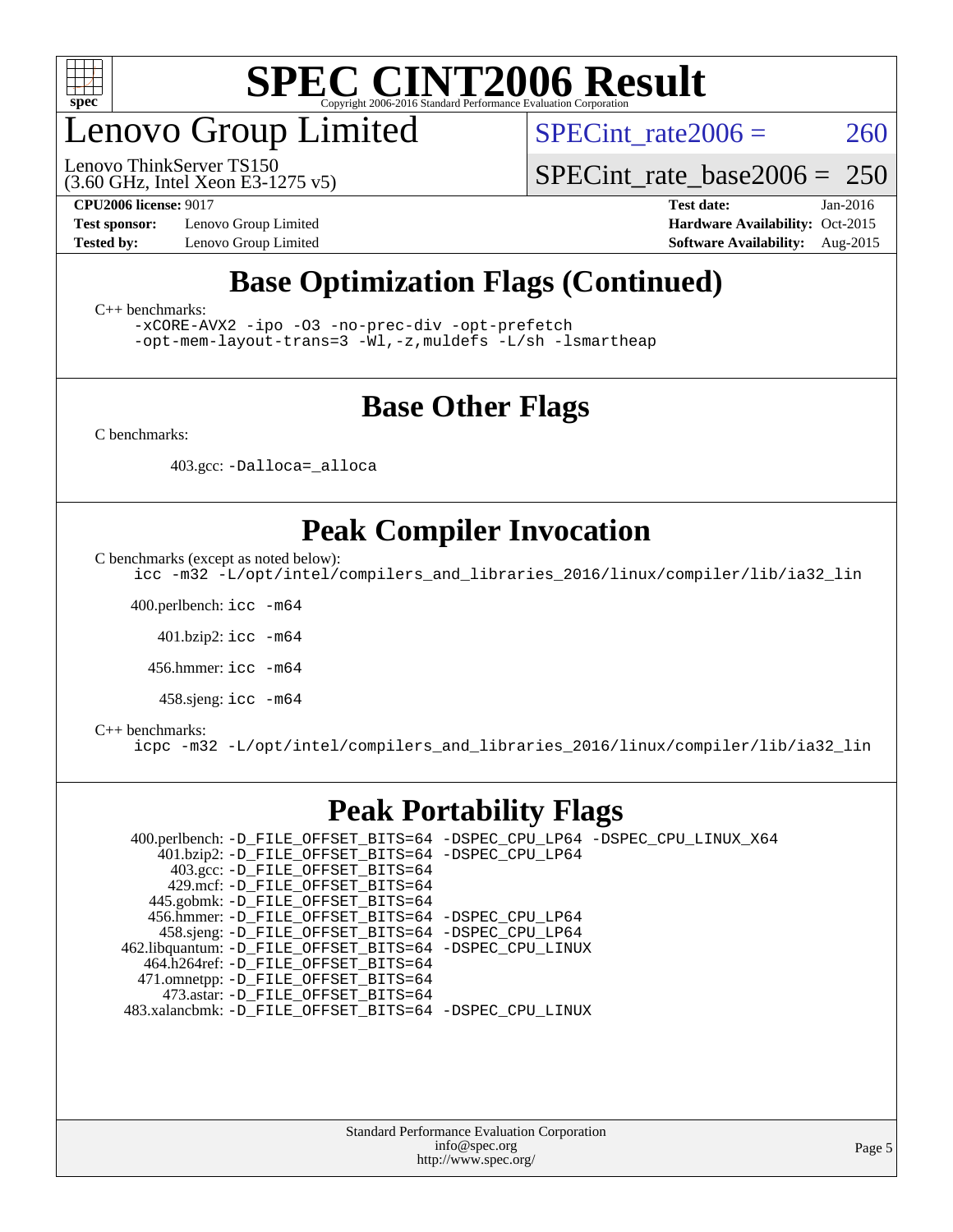

enovo Group Limited

SPECint rate $2006 = 260$ 

(3.60 GHz, Intel Xeon E3-1275 v5) Lenovo ThinkServer TS150

[SPECint\\_rate\\_base2006 =](http://www.spec.org/auto/cpu2006/Docs/result-fields.html#SPECintratebase2006) 250

**[Test sponsor:](http://www.spec.org/auto/cpu2006/Docs/result-fields.html#Testsponsor)** Lenovo Group Limited **[Hardware Availability:](http://www.spec.org/auto/cpu2006/Docs/result-fields.html#HardwareAvailability)** Oct-2015 **[Tested by:](http://www.spec.org/auto/cpu2006/Docs/result-fields.html#Testedby)** Lenovo Group Limited **[Software Availability:](http://www.spec.org/auto/cpu2006/Docs/result-fields.html#SoftwareAvailability)** Aug-2015

**[CPU2006 license:](http://www.spec.org/auto/cpu2006/Docs/result-fields.html#CPU2006license)** 9017 **[Test date:](http://www.spec.org/auto/cpu2006/Docs/result-fields.html#Testdate)** Jan-2016

## **[Peak Optimization Flags](http://www.spec.org/auto/cpu2006/Docs/result-fields.html#PeakOptimizationFlags)**

[C benchmarks](http://www.spec.org/auto/cpu2006/Docs/result-fields.html#Cbenchmarks):

 400.perlbench: [-xCORE-AVX2](http://www.spec.org/cpu2006/results/res2016q1/cpu2006-20160125-38849.flags.html#user_peakPASS2_CFLAGSPASS2_LDCFLAGS400_perlbench_f-xAVX2_5f5fc0cbe2c9f62c816d3e45806c70d7)(pass 2) [-prof-gen:threadsafe](http://www.spec.org/cpu2006/results/res2016q1/cpu2006-20160125-38849.flags.html#user_peakPASS1_CFLAGSPASS1_LDCFLAGS400_perlbench_prof_gen_21a26eb79f378b550acd7bec9fe4467a)(pass 1)  $-i\text{po}(pass 2) -\overline{03}(pass 2)$  [-no-prec-div](http://www.spec.org/cpu2006/results/res2016q1/cpu2006-20160125-38849.flags.html#user_peakPASS2_CFLAGSPASS2_LDCFLAGS400_perlbench_f-no-prec-div)(pass 2) [-par-num-threads=1](http://www.spec.org/cpu2006/results/res2016q1/cpu2006-20160125-38849.flags.html#user_peakPASS1_CFLAGSPASS1_LDCFLAGS400_perlbench_par_num_threads_786a6ff141b4e9e90432e998842df6c2)(pass 1) [-prof-use](http://www.spec.org/cpu2006/results/res2016q1/cpu2006-20160125-38849.flags.html#user_peakPASS2_CFLAGSPASS2_LDCFLAGS400_perlbench_prof_use_bccf7792157ff70d64e32fe3e1250b55)(pass 2) [-auto-ilp32](http://www.spec.org/cpu2006/results/res2016q1/cpu2006-20160125-38849.flags.html#user_peakCOPTIMIZE400_perlbench_f-auto-ilp32) 401.bzip2: [-xCORE-AVX2](http://www.spec.org/cpu2006/results/res2016q1/cpu2006-20160125-38849.flags.html#user_peakPASS2_CFLAGSPASS2_LDCFLAGS401_bzip2_f-xAVX2_5f5fc0cbe2c9f62c816d3e45806c70d7)(pass 2) [-prof-gen:threadsafe](http://www.spec.org/cpu2006/results/res2016q1/cpu2006-20160125-38849.flags.html#user_peakPASS1_CFLAGSPASS1_LDCFLAGS401_bzip2_prof_gen_21a26eb79f378b550acd7bec9fe4467a)(pass 1)  $-ipo(pass 2) -\overline{O}3(pass 2)$  $-ipo(pass 2) -\overline{O}3(pass 2)$  [-no-prec-div](http://www.spec.org/cpu2006/results/res2016q1/cpu2006-20160125-38849.flags.html#user_peakPASS2_CFLAGSPASS2_LDCFLAGS401_bzip2_f-no-prec-div)(pass 2) [-par-num-threads=1](http://www.spec.org/cpu2006/results/res2016q1/cpu2006-20160125-38849.flags.html#user_peakPASS1_CFLAGSPASS1_LDCFLAGS401_bzip2_par_num_threads_786a6ff141b4e9e90432e998842df6c2)(pass 1) [-prof-use](http://www.spec.org/cpu2006/results/res2016q1/cpu2006-20160125-38849.flags.html#user_peakPASS2_CFLAGSPASS2_LDCFLAGS401_bzip2_prof_use_bccf7792157ff70d64e32fe3e1250b55)(pass 2) [-opt-prefetch](http://www.spec.org/cpu2006/results/res2016q1/cpu2006-20160125-38849.flags.html#user_peakCOPTIMIZE401_bzip2_f-opt-prefetch) [-auto-ilp32](http://www.spec.org/cpu2006/results/res2016q1/cpu2006-20160125-38849.flags.html#user_peakCOPTIMIZE401_bzip2_f-auto-ilp32) [-ansi-alias](http://www.spec.org/cpu2006/results/res2016q1/cpu2006-20160125-38849.flags.html#user_peakCOPTIMIZE401_bzip2_f-ansi-alias) 403.gcc: [-xCORE-AVX2](http://www.spec.org/cpu2006/results/res2016q1/cpu2006-20160125-38849.flags.html#user_peakCOPTIMIZE403_gcc_f-xAVX2_5f5fc0cbe2c9f62c816d3e45806c70d7) [-ipo](http://www.spec.org/cpu2006/results/res2016q1/cpu2006-20160125-38849.flags.html#user_peakCOPTIMIZE403_gcc_f-ipo) [-O3](http://www.spec.org/cpu2006/results/res2016q1/cpu2006-20160125-38849.flags.html#user_peakCOPTIMIZE403_gcc_f-O3) [-no-prec-div](http://www.spec.org/cpu2006/results/res2016q1/cpu2006-20160125-38849.flags.html#user_peakCOPTIMIZE403_gcc_f-no-prec-div)  $429$ .mcf: basepeak = yes 445.gobmk: [-xCORE-AVX2](http://www.spec.org/cpu2006/results/res2016q1/cpu2006-20160125-38849.flags.html#user_peakPASS2_CFLAGSPASS2_LDCFLAGS445_gobmk_f-xAVX2_5f5fc0cbe2c9f62c816d3e45806c70d7)(pass 2) [-prof-gen:threadsafe](http://www.spec.org/cpu2006/results/res2016q1/cpu2006-20160125-38849.flags.html#user_peakPASS1_CFLAGSPASS1_LDCFLAGS445_gobmk_prof_gen_21a26eb79f378b550acd7bec9fe4467a)(pass 1) [-prof-use](http://www.spec.org/cpu2006/results/res2016q1/cpu2006-20160125-38849.flags.html#user_peakPASS2_CFLAGSPASS2_LDCFLAGS445_gobmk_prof_use_bccf7792157ff70d64e32fe3e1250b55)(pass 2) [-par-num-threads=1](http://www.spec.org/cpu2006/results/res2016q1/cpu2006-20160125-38849.flags.html#user_peakPASS1_CFLAGSPASS1_LDCFLAGS445_gobmk_par_num_threads_786a6ff141b4e9e90432e998842df6c2)(pass 1) [-ansi-alias](http://www.spec.org/cpu2006/results/res2016q1/cpu2006-20160125-38849.flags.html#user_peakCOPTIMIZE445_gobmk_f-ansi-alias) [-opt-mem-layout-trans=3](http://www.spec.org/cpu2006/results/res2016q1/cpu2006-20160125-38849.flags.html#user_peakCOPTIMIZE445_gobmk_f-opt-mem-layout-trans_a7b82ad4bd7abf52556d4961a2ae94d5) 456.hmmer: [-xCORE-AVX2](http://www.spec.org/cpu2006/results/res2016q1/cpu2006-20160125-38849.flags.html#user_peakCOPTIMIZE456_hmmer_f-xAVX2_5f5fc0cbe2c9f62c816d3e45806c70d7) [-ipo](http://www.spec.org/cpu2006/results/res2016q1/cpu2006-20160125-38849.flags.html#user_peakCOPTIMIZE456_hmmer_f-ipo) [-O3](http://www.spec.org/cpu2006/results/res2016q1/cpu2006-20160125-38849.flags.html#user_peakCOPTIMIZE456_hmmer_f-O3) [-no-prec-div](http://www.spec.org/cpu2006/results/res2016q1/cpu2006-20160125-38849.flags.html#user_peakCOPTIMIZE456_hmmer_f-no-prec-div) [-unroll2](http://www.spec.org/cpu2006/results/res2016q1/cpu2006-20160125-38849.flags.html#user_peakCOPTIMIZE456_hmmer_f-unroll_784dae83bebfb236979b41d2422d7ec2) [-auto-ilp32](http://www.spec.org/cpu2006/results/res2016q1/cpu2006-20160125-38849.flags.html#user_peakCOPTIMIZE456_hmmer_f-auto-ilp32) 458.sjeng: [-xCORE-AVX2](http://www.spec.org/cpu2006/results/res2016q1/cpu2006-20160125-38849.flags.html#user_peakPASS2_CFLAGSPASS2_LDCFLAGS458_sjeng_f-xAVX2_5f5fc0cbe2c9f62c816d3e45806c70d7)(pass 2) [-prof-gen:threadsafe](http://www.spec.org/cpu2006/results/res2016q1/cpu2006-20160125-38849.flags.html#user_peakPASS1_CFLAGSPASS1_LDCFLAGS458_sjeng_prof_gen_21a26eb79f378b550acd7bec9fe4467a)(pass 1)  $-i\text{po}(pass 2) -03(pass 2) -no-prec-div(pass 2)$  $-i\text{po}(pass 2) -03(pass 2) -no-prec-div(pass 2)$  $-i\text{po}(pass 2) -03(pass 2) -no-prec-div(pass 2)$ [-par-num-threads=1](http://www.spec.org/cpu2006/results/res2016q1/cpu2006-20160125-38849.flags.html#user_peakPASS1_CFLAGSPASS1_LDCFLAGS458_sjeng_par_num_threads_786a6ff141b4e9e90432e998842df6c2)(pass 1) [-prof-use](http://www.spec.org/cpu2006/results/res2016q1/cpu2006-20160125-38849.flags.html#user_peakPASS2_CFLAGSPASS2_LDCFLAGS458_sjeng_prof_use_bccf7792157ff70d64e32fe3e1250b55)(pass 2) [-unroll4](http://www.spec.org/cpu2006/results/res2016q1/cpu2006-20160125-38849.flags.html#user_peakCOPTIMIZE458_sjeng_f-unroll_4e5e4ed65b7fd20bdcd365bec371b81f) [-auto-ilp32](http://www.spec.org/cpu2006/results/res2016q1/cpu2006-20160125-38849.flags.html#user_peakCOPTIMIZE458_sjeng_f-auto-ilp32) 462.libquantum: basepeak = yes 464.h264ref: [-xCORE-AVX2](http://www.spec.org/cpu2006/results/res2016q1/cpu2006-20160125-38849.flags.html#user_peakPASS2_CFLAGSPASS2_LDCFLAGS464_h264ref_f-xAVX2_5f5fc0cbe2c9f62c816d3e45806c70d7)(pass 2) [-prof-gen:threadsafe](http://www.spec.org/cpu2006/results/res2016q1/cpu2006-20160125-38849.flags.html#user_peakPASS1_CFLAGSPASS1_LDCFLAGS464_h264ref_prof_gen_21a26eb79f378b550acd7bec9fe4467a)(pass 1) [-ipo](http://www.spec.org/cpu2006/results/res2016q1/cpu2006-20160125-38849.flags.html#user_peakPASS2_CFLAGSPASS2_LDCFLAGS464_h264ref_f-ipo)(pass 2) [-O3](http://www.spec.org/cpu2006/results/res2016q1/cpu2006-20160125-38849.flags.html#user_peakPASS2_CFLAGSPASS2_LDCFLAGS464_h264ref_f-O3)(pass 2) [-no-prec-div](http://www.spec.org/cpu2006/results/res2016q1/cpu2006-20160125-38849.flags.html#user_peakPASS2_CFLAGSPASS2_LDCFLAGS464_h264ref_f-no-prec-div)(pass 2) [-par-num-threads=1](http://www.spec.org/cpu2006/results/res2016q1/cpu2006-20160125-38849.flags.html#user_peakPASS1_CFLAGSPASS1_LDCFLAGS464_h264ref_par_num_threads_786a6ff141b4e9e90432e998842df6c2)(pass 1) [-prof-use](http://www.spec.org/cpu2006/results/res2016q1/cpu2006-20160125-38849.flags.html#user_peakPASS2_CFLAGSPASS2_LDCFLAGS464_h264ref_prof_use_bccf7792157ff70d64e32fe3e1250b55)(pass 2) [-unroll2](http://www.spec.org/cpu2006/results/res2016q1/cpu2006-20160125-38849.flags.html#user_peakCOPTIMIZE464_h264ref_f-unroll_784dae83bebfb236979b41d2422d7ec2) [-ansi-alias](http://www.spec.org/cpu2006/results/res2016q1/cpu2006-20160125-38849.flags.html#user_peakCOPTIMIZE464_h264ref_f-ansi-alias) [C++ benchmarks:](http://www.spec.org/auto/cpu2006/Docs/result-fields.html#CXXbenchmarks) 471.omnetpp: [-xCORE-AVX2](http://www.spec.org/cpu2006/results/res2016q1/cpu2006-20160125-38849.flags.html#user_peakPASS2_CXXFLAGSPASS2_LDCXXFLAGS471_omnetpp_f-xAVX2_5f5fc0cbe2c9f62c816d3e45806c70d7)(pass 2) [-prof-gen:threadsafe](http://www.spec.org/cpu2006/results/res2016q1/cpu2006-20160125-38849.flags.html#user_peakPASS1_CXXFLAGSPASS1_LDCXXFLAGS471_omnetpp_prof_gen_21a26eb79f378b550acd7bec9fe4467a)(pass 1) [-ipo](http://www.spec.org/cpu2006/results/res2016q1/cpu2006-20160125-38849.flags.html#user_peakPASS2_CXXFLAGSPASS2_LDCXXFLAGS471_omnetpp_f-ipo)(pass 2) [-O3](http://www.spec.org/cpu2006/results/res2016q1/cpu2006-20160125-38849.flags.html#user_peakPASS2_CXXFLAGSPASS2_LDCXXFLAGS471_omnetpp_f-O3)(pass 2) [-no-prec-div](http://www.spec.org/cpu2006/results/res2016q1/cpu2006-20160125-38849.flags.html#user_peakPASS2_CXXFLAGSPASS2_LDCXXFLAGS471_omnetpp_f-no-prec-div)(pass 2) [-par-num-threads=1](http://www.spec.org/cpu2006/results/res2016q1/cpu2006-20160125-38849.flags.html#user_peakPASS1_CXXFLAGSPASS1_LDCXXFLAGS471_omnetpp_par_num_threads_786a6ff141b4e9e90432e998842df6c2)(pass 1) [-prof-use](http://www.spec.org/cpu2006/results/res2016q1/cpu2006-20160125-38849.flags.html#user_peakPASS2_CXXFLAGSPASS2_LDCXXFLAGS471_omnetpp_prof_use_bccf7792157ff70d64e32fe3e1250b55)(pass 2) [-ansi-alias](http://www.spec.org/cpu2006/results/res2016q1/cpu2006-20160125-38849.flags.html#user_peakCXXOPTIMIZE471_omnetpp_f-ansi-alias) [-opt-ra-region-strategy=block](http://www.spec.org/cpu2006/results/res2016q1/cpu2006-20160125-38849.flags.html#user_peakCXXOPTIMIZE471_omnetpp_f-opt-ra-region-strategy_a0a37c372d03933b2a18d4af463c1f69) [-Wl,-z,muldefs](http://www.spec.org/cpu2006/results/res2016q1/cpu2006-20160125-38849.flags.html#user_peakEXTRA_LDFLAGS471_omnetpp_link_force_multiple1_74079c344b956b9658436fd1b6dd3a8a) [-L/sh -lsmartheap](http://www.spec.org/cpu2006/results/res2016q1/cpu2006-20160125-38849.flags.html#user_peakEXTRA_LIBS471_omnetpp_SmartHeap_32f6c82aa1ed9c52345d30cf6e4a0499)  $473$ .astar: basepeak = yes 483.xalancbmk: basepeak = yes